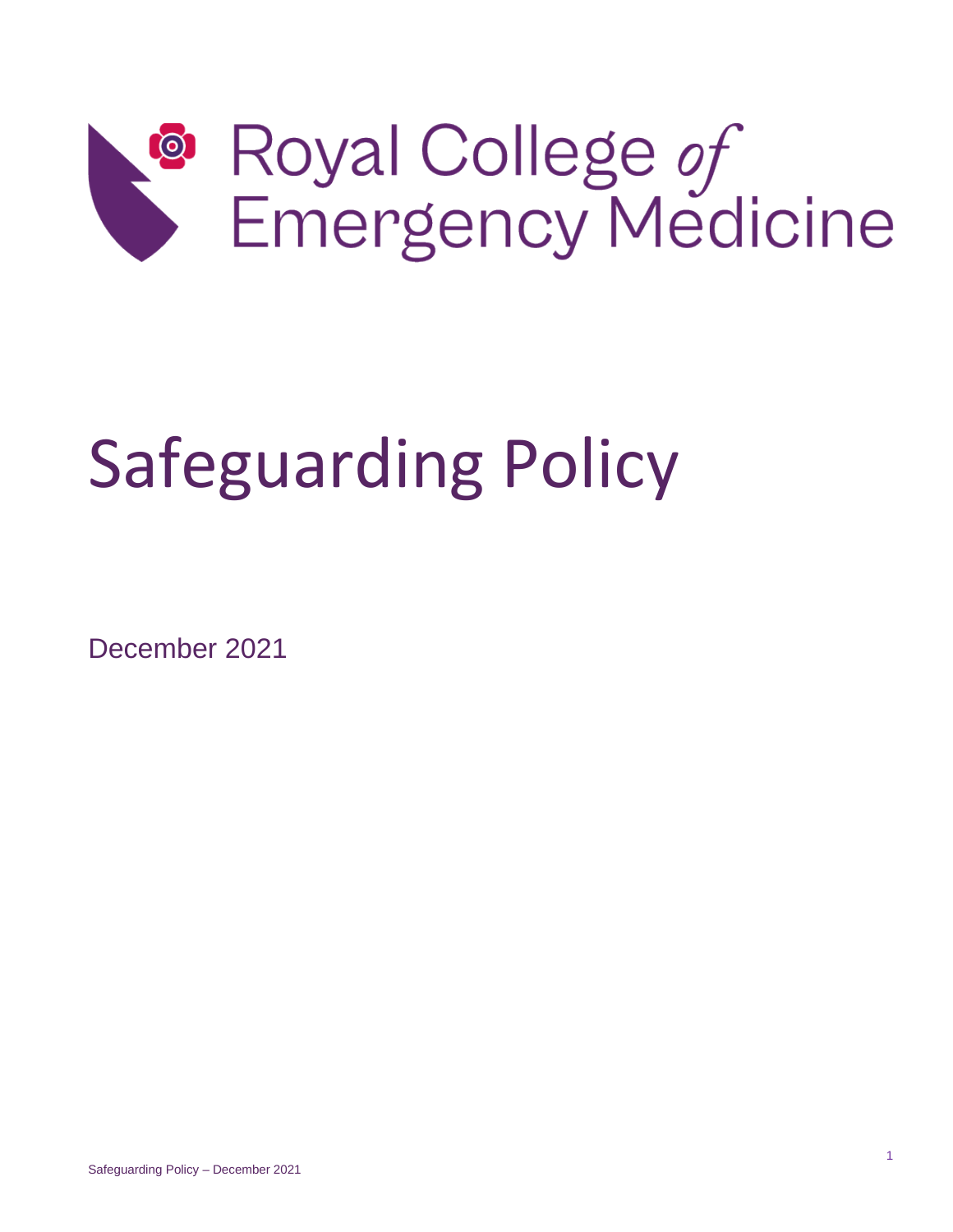| <b>Document Control</b>       |                                                        |  |  |  |
|-------------------------------|--------------------------------------------------------|--|--|--|
| Prepared By                   | <b>Gordon Miles CEO</b>                                |  |  |  |
| Authorised By                 | Approved by Council and reviewed 17 May 2018           |  |  |  |
|                               | Reviewed and revised: Autumn 2021                      |  |  |  |
|                               | Reviewed by Corporate Governance Committee: 9 Dec 2021 |  |  |  |
|                               | Approved by the Trustee Board: 16 Dec 2021             |  |  |  |
| Source Information            |                                                        |  |  |  |
| Other documents<br>referenced |                                                        |  |  |  |

| <b>Version Control</b> |                  |                     |                             |
|------------------------|------------------|---------------------|-----------------------------|
| <b>Version Number</b>  | Date issued      | Author              | Update information          |
| V <sub>2</sub>         | December<br>2021 | <b>Gordon Miles</b> | Revision of May 2018 policy |
|                        |                  |                     |                             |
|                        |                  |                     |                             |
|                        |                  |                     |                             |
|                        |                  |                     |                             |
|                        |                  |                     |                             |
|                        |                  |                     |                             |

If printed uncontrolled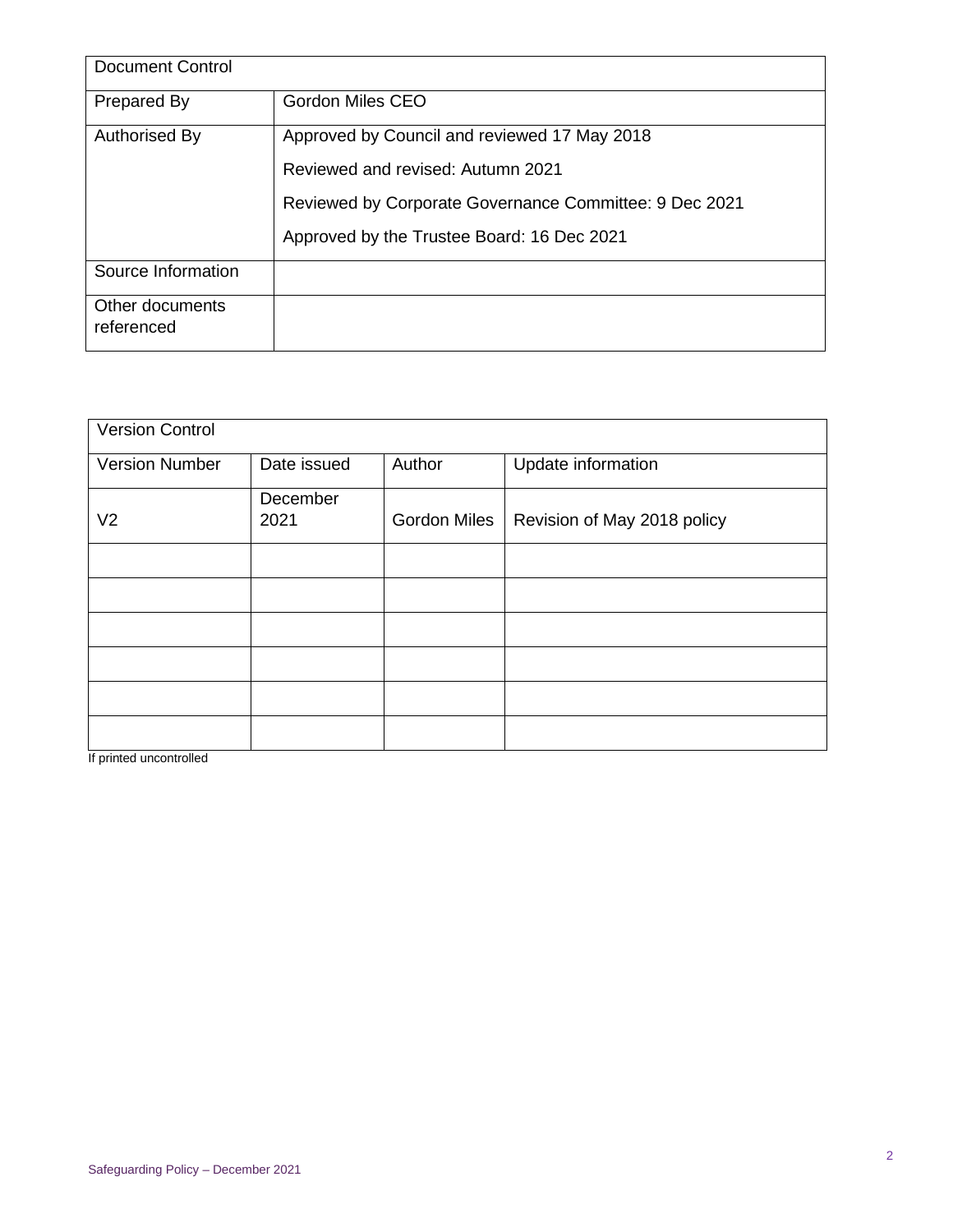## Contents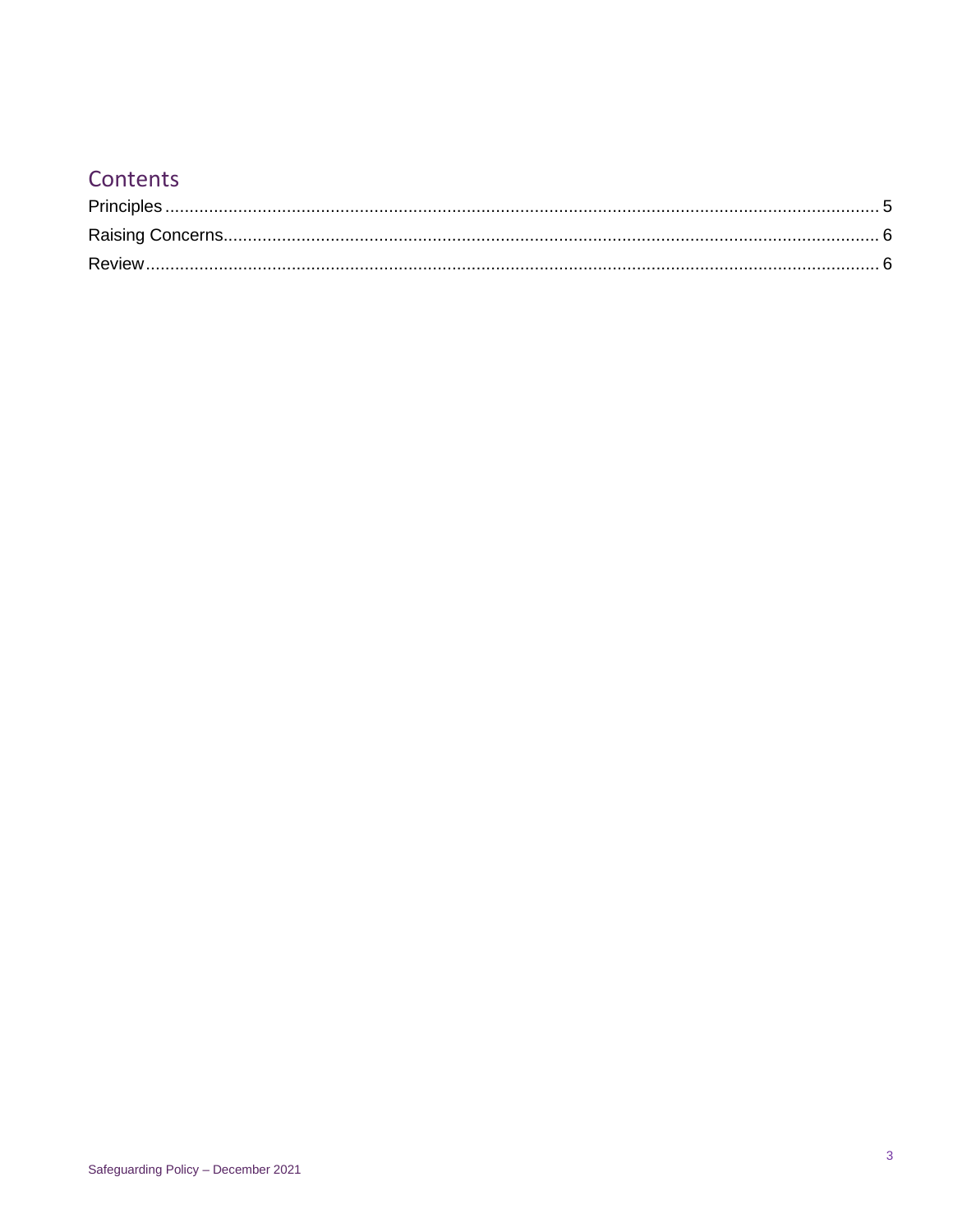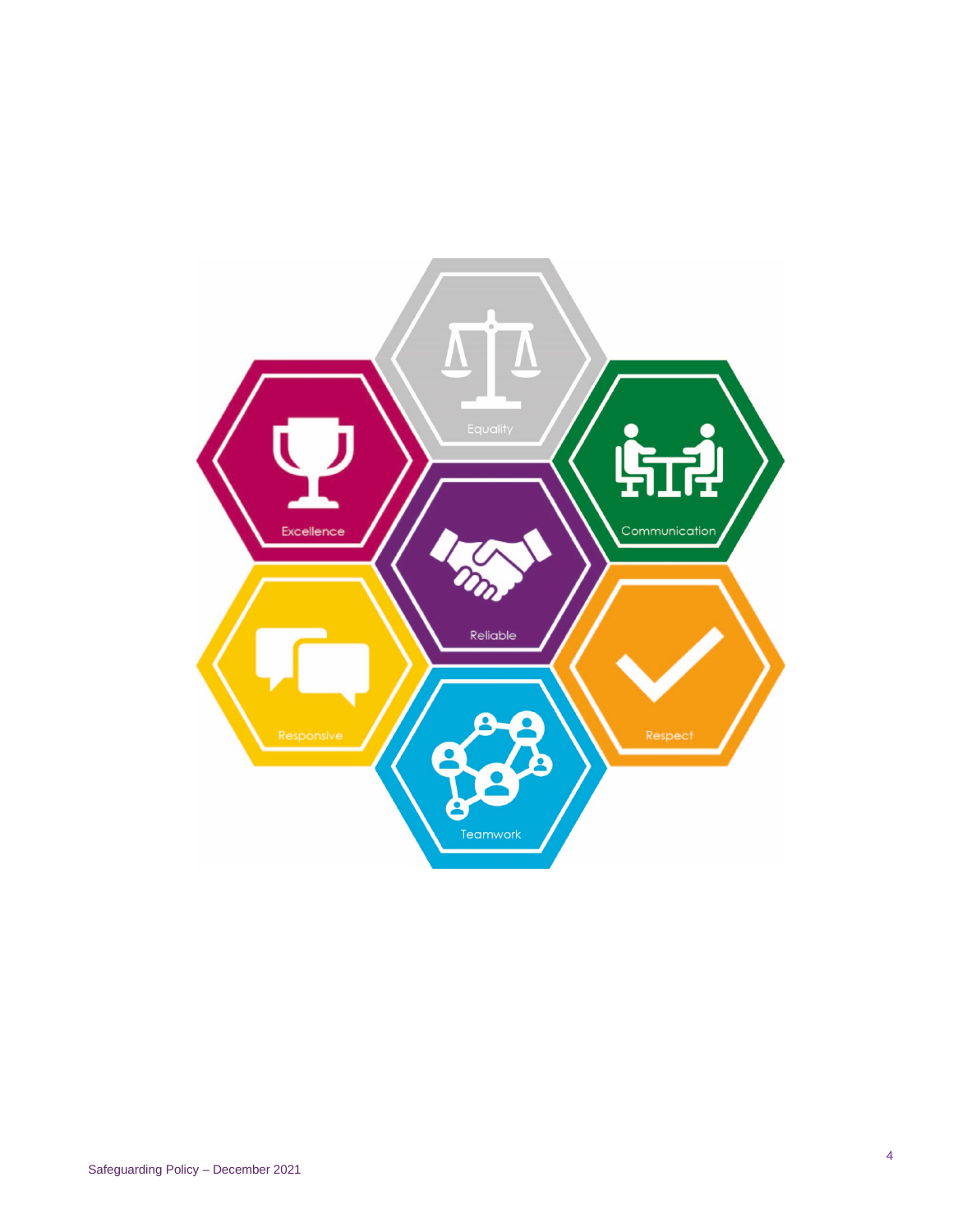### <span id="page-4-0"></span>Principles

The Royal College of Emergency Medicine (the College) acknowledges the duty of care to safeguard and take reasonable steps to protect from harm people who come into contact with our charity.

This includes:

- people who benefit from our charity's work
- staff
- volunteers
- other people who come into contact with our charity through its work

The College is committed to ensuring safeguarding practice reflects statutory responsibilities, government guidance and complies with best practice and Charity Commission requirements.

This Policy does not relate to our membership at their place of employment but relates to College activities, services and products.

The Policy recognises that the welfare and interests of any people the College comes into contact with are paramount, especially children, younger people and vulnerable adults. It aims to ensure that regardless of age, ability or disability, gender reassignment, race, religion or belief, sex or sexual orientation, socioeconomic background, any people the College comes into contact with:

- have a positive relationship with the College in a safe environment;
- are protected from abuse whilst participating in any activity provided by the College;
- are confident that any allegation of harm or a breach of our duty of care is taken seriously, properly investigated and appropriate actions taken as a result.

The College acknowledges that some people can be particularly vulnerable to abuse and we accept the responsibility to take reasonable and appropriate steps to ensure their welfare when they come into contact with us. This includes children and vulnerable adults.

As part of our safeguarding policy the College will:

- promote and prioritise the safety and wellbeing of all people who come into contact with us, especially children, young and vulnerable people
- ensure everyone understands their roles and responsibilities in respect of safeguarding and is provided with appropriate learning opportunities to recognise, identify and respond to signs of abuse, neglect and other safeguarding concerns
- ensure appropriate action is taken in the event of incidents/concerns of abuse and support provided to the individual/s who raise or disclose the concern
- ensure that confidential, detailed and accurate records of all safeguarding concerns are maintained and securely stored
- prevent the employment/deployment of unsuitable individuals
- ensure that our Human Resources policies provide appropriate protection for our employees